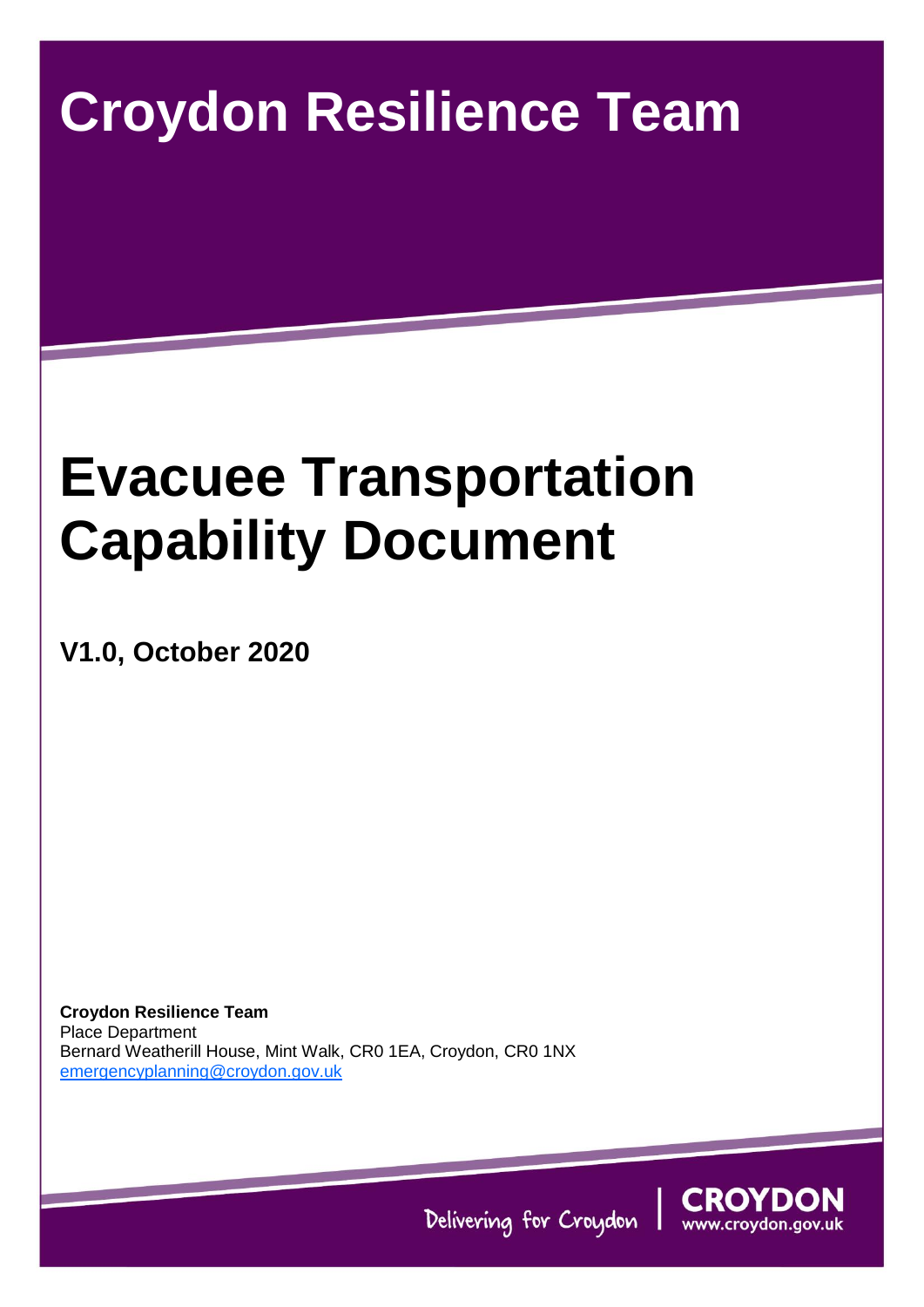# <span id="page-1-0"></span>1 Ownership and Version Control

| <b>Document Information</b>                        |                             |                                                                                                                                                                                                                     |                                |                            |                                       |                                        |                      |  |  |
|----------------------------------------------------|-----------------------------|---------------------------------------------------------------------------------------------------------------------------------------------------------------------------------------------------------------------|--------------------------------|----------------------------|---------------------------------------|----------------------------------------|----------------------|--|--|
| <b>Resilience Officer</b><br>Author(s)             |                             |                                                                                                                                                                                                                     |                                |                            |                                       |                                        |                      |  |  |
| <b>Current version</b>                             |                             | <b>LBC Resilience Board</b>                                                                                                                                                                                         |                                |                            | 22/10/2020                            |                                        |                      |  |  |
| approved by                                        |                             |                                                                                                                                                                                                                     |                                |                            |                                       |                                        |                      |  |  |
| Next review date                                   |                             | 2021, or sooner if<br>activated.                                                                                                                                                                                    |                                |                            | Resilience<br>Standards for<br>London |                                        |                      |  |  |
|                                                    |                             |                                                                                                                                                                                                                     |                                |                            | Reference (s)                         |                                        |                      |  |  |
| <b>Distribution list</b>                           |                             | Head of Independent Travel<br><b>Internal Fleet Supervisor</b><br><b>CTS Supervisor</b><br>Director of Public Realm<br><b>Executive Director of Place</b><br>Emergency response staff via the EP Collaboration site |                                |                            |                                       |                                        |                      |  |  |
| Superseded<br>documents                            |                             | N/A                                                                                                                                                                                                                 |                                |                            |                                       |                                        |                      |  |  |
| Key related                                        |                             | Corporate Emergency Response Plan<br>$\bullet$<br><b>Council Silver Handbook</b>                                                                                                                                    |                                |                            |                                       |                                        |                      |  |  |
| documents                                          |                             | $\bullet$<br><b>Borough Emergency Control Centre Procedures</b><br>$\bullet$                                                                                                                                        |                                |                            |                                       |                                        |                      |  |  |
| Responsible<br>Officer/s                           |                             | <b>Resilience Manager</b>                                                                                                                                                                                           |                                |                            | Contact details                       | This information has been<br>redacted. |                      |  |  |
| Acknowledgemen<br>ts                               |                             |                                                                                                                                                                                                                     |                                |                            |                                       |                                        |                      |  |  |
| <b>Document revision record</b>                    |                             |                                                                                                                                                                                                                     |                                |                            |                                       |                                        |                      |  |  |
| Version                                            |                             | Description of amendment                                                                                                                                                                                            |                                |                            | Reason for change                     | Author                                 | Date                 |  |  |
| 0.1                                                |                             | Full plan writing                                                                                                                                                                                                   |                                |                            | New guidance                          | <b>Resilience Officer</b>              | <b>July 2019</b>     |  |  |
| 0.2                                                | <b>Resilience Team edit</b> |                                                                                                                                                                                                                     |                                |                            | Review of draft<br>document           | <b>Resilience Officer</b>              | May 2020             |  |  |
| 1.0                                                |                             | Full document review                                                                                                                                                                                                |                                |                            | Review of document                    | <b>Resilience Officer</b>              | October 2020         |  |  |
|                                                    |                             |                                                                                                                                                                                                                     |                                |                            |                                       |                                        |                      |  |  |
|                                                    |                             |                                                                                                                                                                                                                     | Lessons incorporated into plan |                            |                                       |                                        |                      |  |  |
| Lesson identified                                  |                             |                                                                                                                                                                                                                     |                                |                            | Learnt during (incl. date)            |                                        |                      |  |  |
|                                                    |                             |                                                                                                                                                                                                                     |                                |                            |                                       |                                        |                      |  |  |
|                                                    |                             |                                                                                                                                                                                                                     |                                |                            |                                       |                                        |                      |  |  |
| <b>Record of Exercises, Testing or Activations</b> |                             |                                                                                                                                                                                                                     |                                |                            |                                       |                                        |                      |  |  |
| Exercise / Training<br><b>Type</b>                 |                             |                                                                                                                                                                                                                     |                                | What was tested/exercised? |                                       |                                        | Validation<br>method |  |  |
| Activations                                        |                             |                                                                                                                                                                                                                     |                                |                            |                                       |                                        |                      |  |  |
|                                                    |                             |                                                                                                                                                                                                                     |                                |                            |                                       |                                        |                      |  |  |
|                                                    |                             |                                                                                                                                                                                                                     |                                |                            |                                       |                                        |                      |  |  |
|                                                    |                             |                                                                                                                                                                                                                     |                                |                            |                                       |                                        |                      |  |  |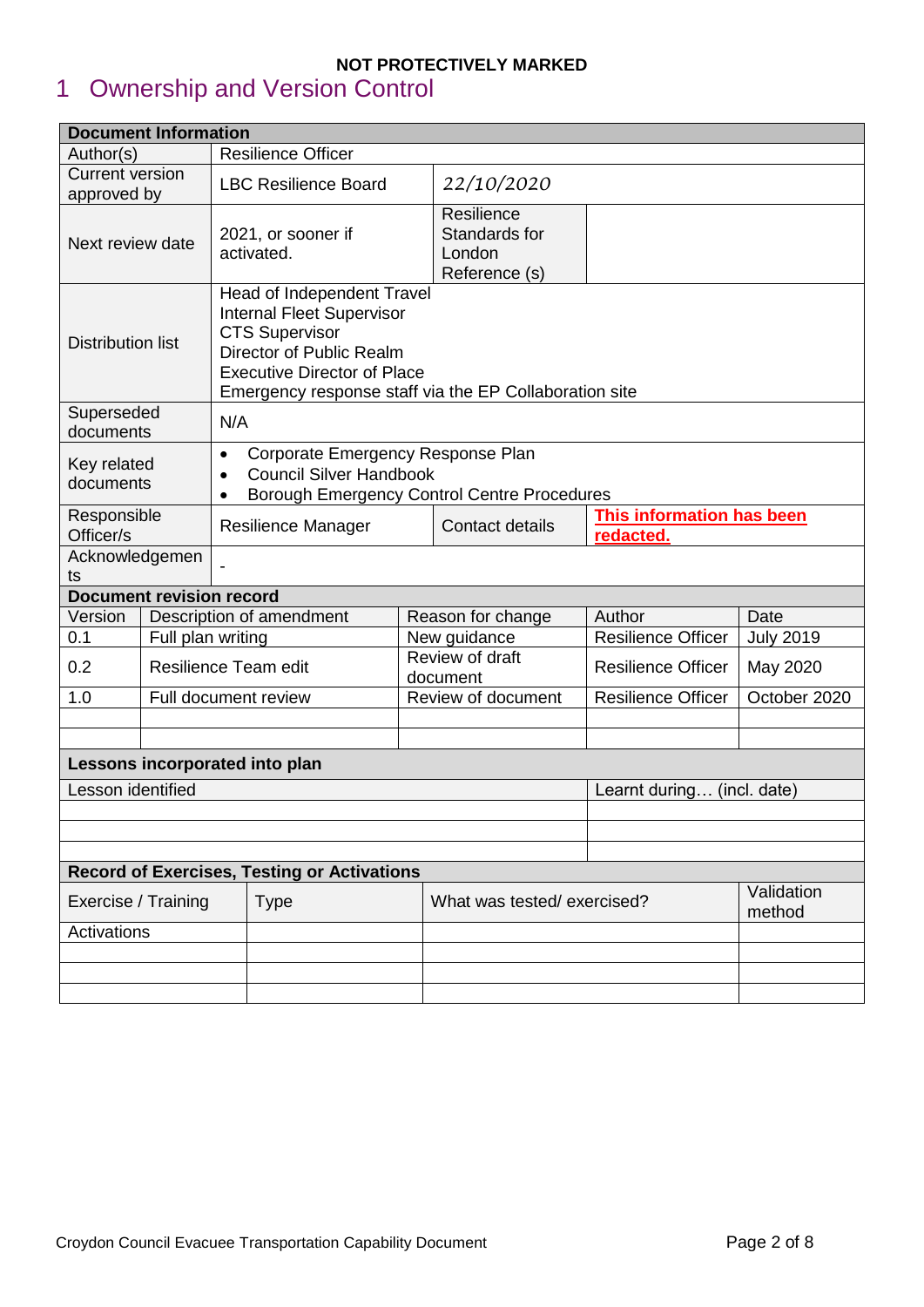<span id="page-2-0"></span>

|                | Contents |  |
|----------------|----------|--|
| $\mathbf 1$    |          |  |
| 1              |          |  |
| $\overline{2}$ |          |  |
| 2.1            |          |  |
| 3              |          |  |
| 3.1            |          |  |
| 3.2            |          |  |
| 3.3            |          |  |
| 3.4            |          |  |
| 3.5            |          |  |
| 3.6            |          |  |
| 3.7            |          |  |
| 4              |          |  |
| 5.             |          |  |
| 6              |          |  |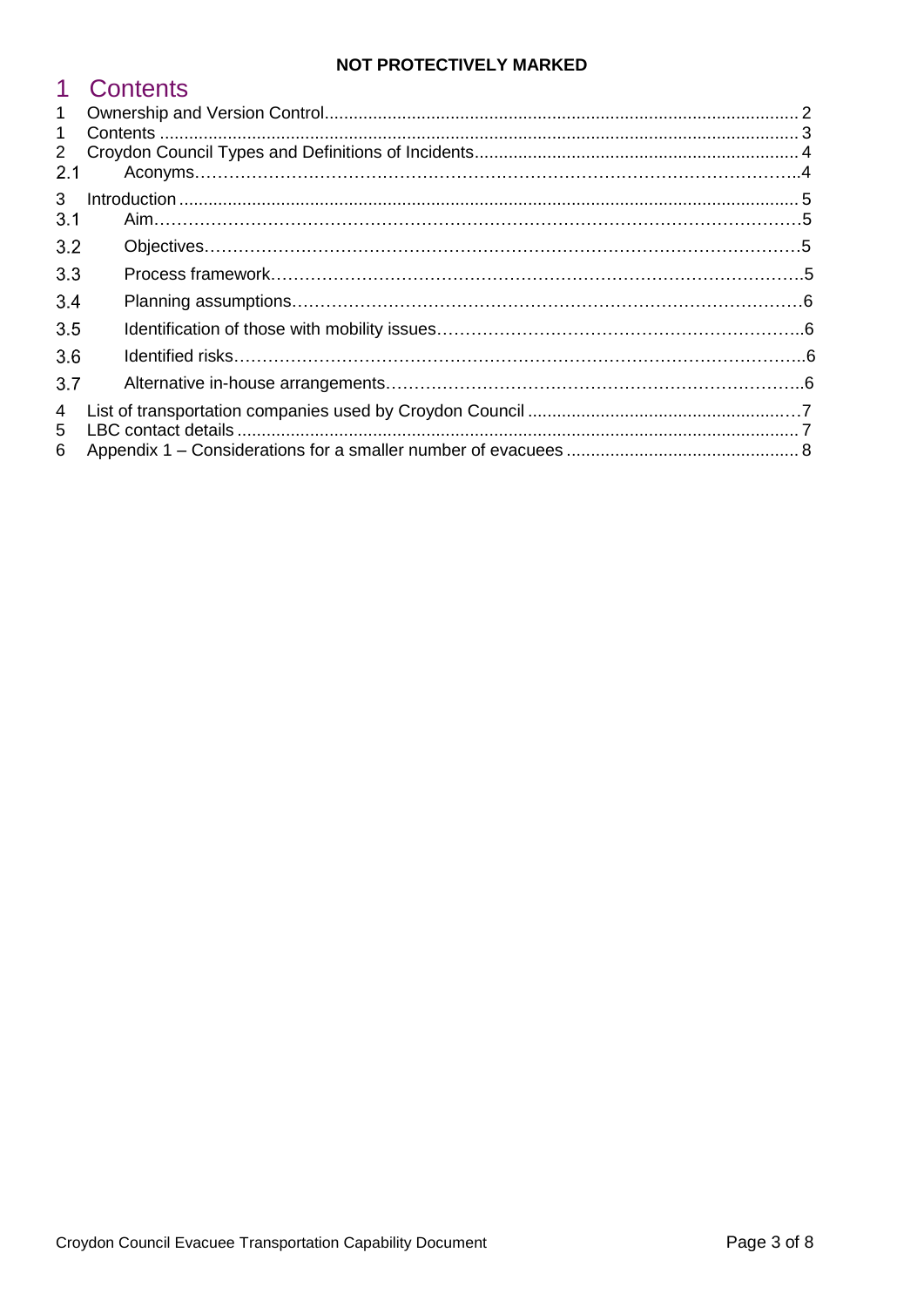# <span id="page-3-0"></span>**NOT PROTECTIVELY MARKED** 2 Croydon Council Types and Definitions of Incidents

#### **Emergency (or incident):**

An event or situation which threatens serious damage to human welfare in a place in the UK, the environment of a place in the UK, or the security of the UK or of a place in the UK.

 *'Emergency' and 'Incident' can be used interchangeably when speaking generically about this definition.*

|               | Manifestation | <b>Significant Incident</b>            | An incident that requires special activities by council<br>services, coordinated by the Duty Resilience Officer.                                                                                                                                                                                                                    |                              |
|---------------|---------------|----------------------------------------|-------------------------------------------------------------------------------------------------------------------------------------------------------------------------------------------------------------------------------------------------------------------------------------------------------------------------------------|------------------------------|
|               |               | <b>Major Incident</b>                  | Declared by the emergency services (or the local authority<br>for flooding), this is an incident that requires the<br>implementation of special arrangements by one or more of<br>the emergency services and will generally include the<br>involvement, either directly or indirectly, of large numbers<br>of people.               |                              |
| Rising Tide   | Rapid Onset   | Pan-London Incident                    | Where a large incident, or a number of incidents, directly or<br>indirectly impact a large part of the city and so require a<br>joint-borough response.                                                                                                                                                                             | Business Continuity Incident |
| Manifestation |               | <b>National Incident</b>               | When the scale or complexity of an incident/s is such that<br>some degree of central government support or co-<br>ordination becomes necessary.<br>As a last resort, central government may use emergency<br>powers to make temporary legislation in order to prevent,<br>control or mitigate an aspect or effect of the emergency. |                              |
|               |               | <b>Business Continuity</b><br>Incident | A disruption to single or multiple council services that affects<br>the council's ability to operate normally.<br>Any of the above incident types can concurrently be a<br>business continuity incident                                                                                                                             |                              |

Rising Tide - An event or a situation that develops into an incident over a period of days, weeks or even months (such as health pandemic, flooding, industrial action), the final impact of which may not be apparent early on.

Rapid Onset - Incident which develops quickly, and usually with immediate effects, thereby limiting the time available to consider response options.

# <span id="page-3-1"></span>2.1 Aconyms

| <b>BECC</b>            | <b>Borough Emergency Control Centre</b> |
|------------------------|-----------------------------------------|
| CG(G)                  | Council Gold (Group)                    |
| CS(G)                  | <b>Council Silver (Group)</b>           |
| <b>CTS</b>             | <b>Croydon Transport Services</b>       |
| <b>DRA</b>             | Duty Resilience Advisor                 |
| <b>LALO</b>            | Local Authority Liaison Officer         |
| $\overline{\text{TS}}$ | <b>Transport Services</b>               |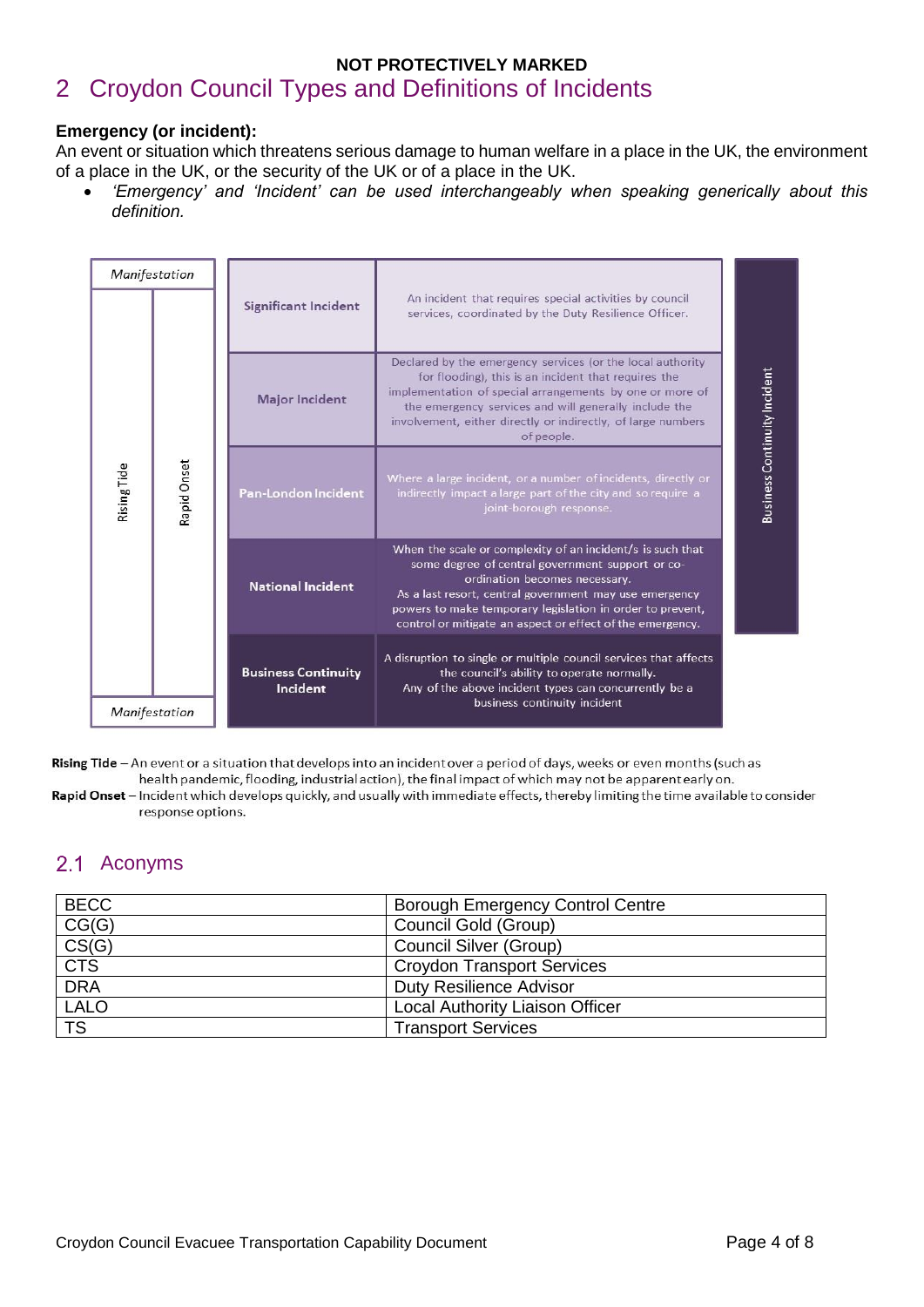# <span id="page-4-0"></span>3 Introduction

This evacuee transportation plan has been developed to document Croydon Council's capability to undertake the local authority roles and responsibilities as detailed in the London Mass Evacuation Plan. A minimum expectation is **to be able to mobilise and transport 200 evacuees (including provision for wheelchair users) within 3 hours of notification** (however, Croydon Council would seek to do this as quickly as possible from point of notification).

# <span id="page-4-1"></span>**3.1 Aim**

To provide a framework to be able to mobilise and transport 200 evacuees (including provision for wheelchair users) within 3 hours of notification.

## <span id="page-4-2"></span>3.2 Objectives

- To provide a framework for those managing the evacuation, so that this takes place in a safe, effective and timely way.
- To act as a signpost to sources of transportation options, information and actions in the event of an evacuation within the London Borough of Croydon.

## <span id="page-4-3"></span>3.3 Process framework

This process is for use 24hrs, including weekends and bank holidays.

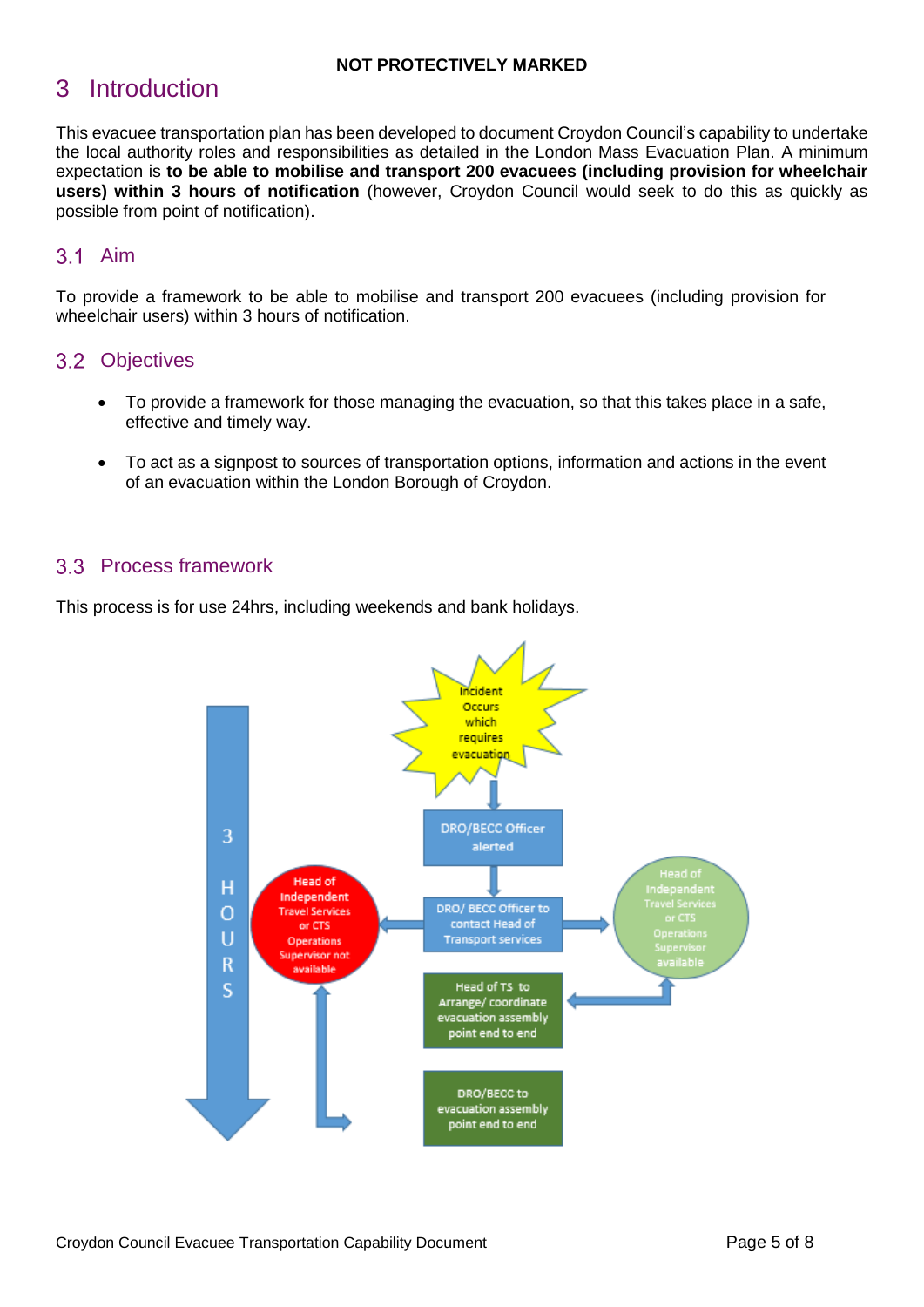### <span id="page-5-0"></span>3.4 Planning assumptions

This capability document has been established to plan for the reasonable worst case scenario. It is expected, that if an event were to occur which requires an evacuation, the Head of Independent Travel or the Croydon Transport Services (CTS) Supervisor will initiate the coordination of transport infrastructure for evacuees between assembly point and evacuee destination points. This is an action which will occur in and out of hours.

This plan provides the contact details of transportation companies which will be used by the Head of Independent Travel. The contacts within this plan are existing resources used by Croydon Council, and also consist of in-house resource which must be used in the first instance. Where there is a necessity to use another company outside of this plan, agreement must be sought by the Head of Transport Services.

In the event that the Head of Independent Travel is not available, and the CTS Supervisor is unavailable, the contact information provided can be used by the Duty Resilience Advisor (DRA) or Borough Emergency Control Centre (BECC). If the latter occurs, Transport Services will still need to give authorisation for bookings to proceed, providing assurance to the transport company that they will be paid.

## <span id="page-5-1"></span>3.5 Identification of those with mobility issues

It will be the responsibility of the DRA or BECC to gather the information regarding evacuees who may have issues with mobility. Information is to be gathered via the Local Authority Liaison Officer (LALO) or onsite police or fire brigade incident commander in the LALO's absence.

An example of the type of information required is:

- Wheelchair user (fully immobile or able to walk short distance onto a vehicle)
- Elderly/ frail

This information is imperative and must be sought before contacting Head of Independent Travel as it will determine the type and number of vehicles required.

#### <span id="page-5-2"></span>3.6 Identified risks

#### **1. Driver Hours**

There may be an issue for bus/minibus drivers. If the incident requires evacuees to be transported in the late evening, driver hours (already completed that day) will needed to be taken into consideration. This specifically relates to the amount of daily rest a driver must take before starting work the next morning (generally 8 hours).

#### **2. Availability of vehicles normally use as student transport**

Croydon Council has a statutory duty, within the hours of 07:00-09:30 and 14:30-17:00 Monday-Friday to provide transport to identified students to/from school. Vehicle availability may be limited if the incident requires transportation during these hours.

The above risks will be dynamically managed by the head of IT or CTS Supervisor at the time of the incident. Alternative arangements (i.e. use of private companies or taxis) may be considered.

### <span id="page-5-3"></span>3.7 Alternative in-house arrangements

There are alternative arrangements which exists in the organisation for smaller amounts of displaced persons, (up to 10 persons). The process is currently used by the Social services emergency team (Appendix 1), and has been approved by the Head of Independent Travel services.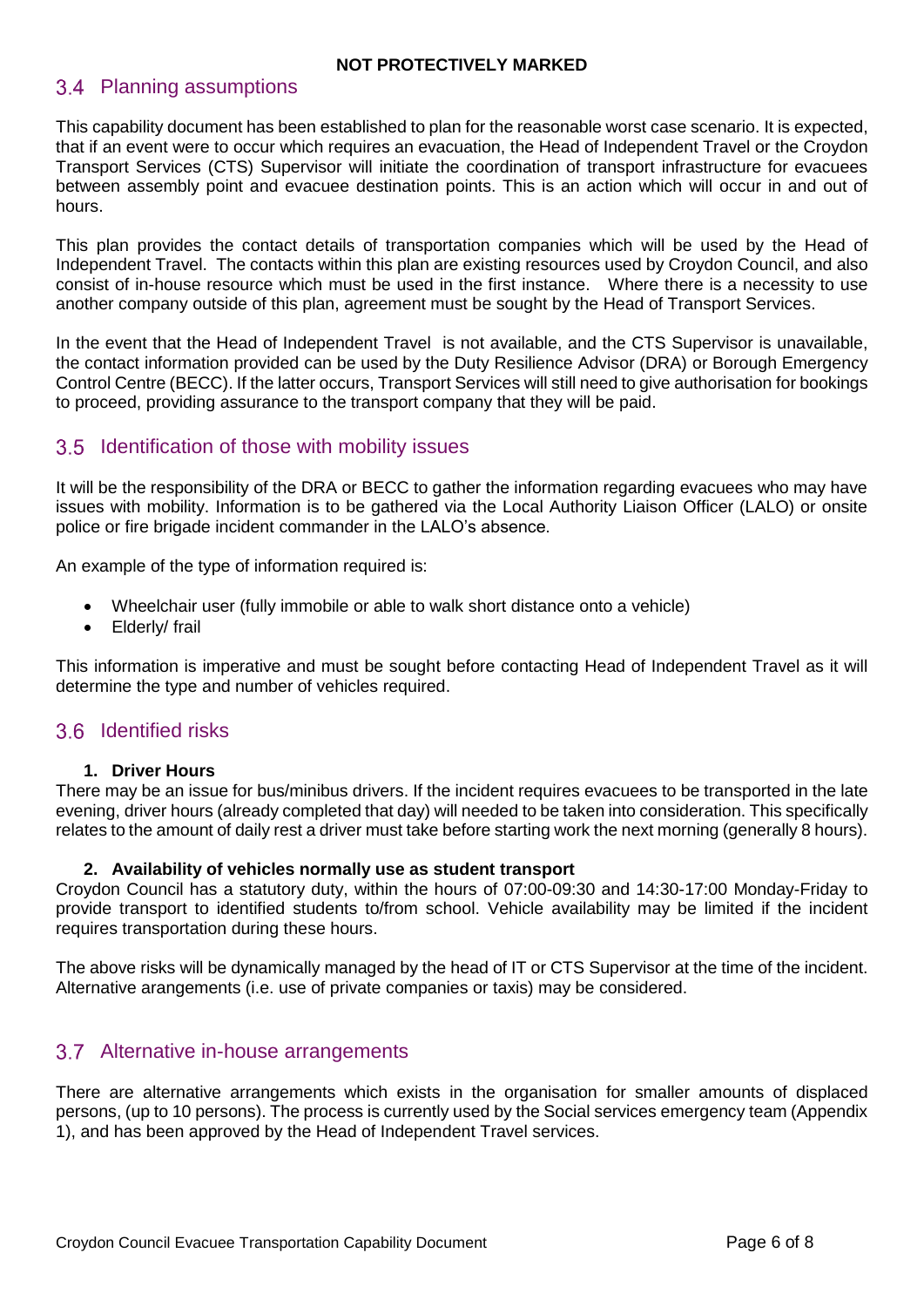# <span id="page-6-0"></span>4 List of transportation companies used by Croydon Council

#### **Key: 24 hour contact Special Attention**

The following list are transport companies which Croydon Council has a contract or an account with.

**This information has been redacted.**

# <span id="page-6-1"></span>5 LBC contact details

**This information has been redacted.**